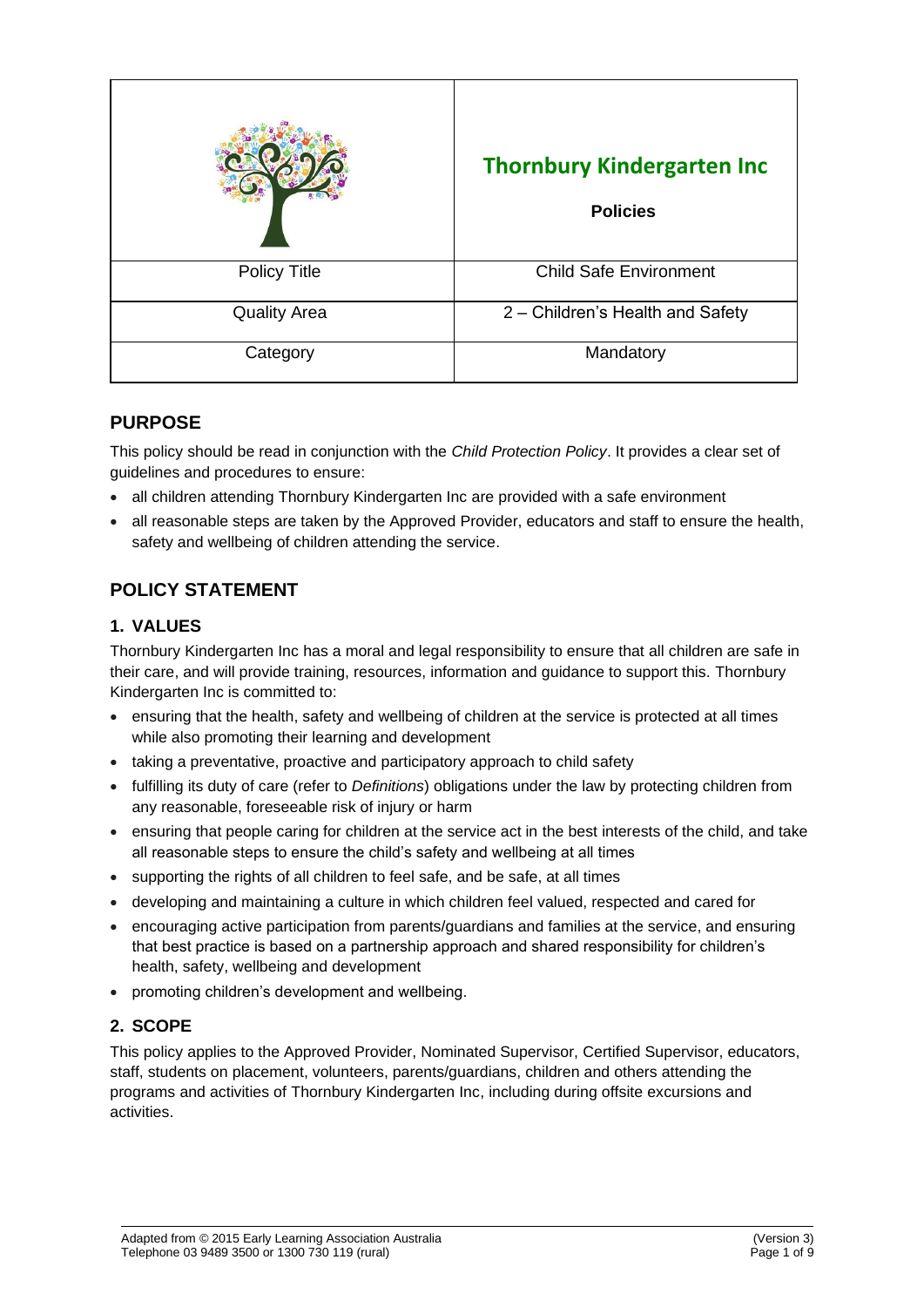## **3. BACKGROUND AND LEGISLATION**

#### **Background**

"Every child has the right to live a full and productive life. It is up to all of us to ensure our children grow up in environments that build confidence, friendship, security and happiness, irrespective of a person's family circumstances and background" (*Protecting the safety and wellbeing of children and young people* – refer to *Sources*). The protection of children, one of the most vulnerable groups in society, is a shared community responsibility and involves ensuring that all children are safe, their needs are met.

Early childhood staff members are obligated to undertake mandatory reporting of any concerns of child abuse. Please refer to the *Child Protection Polic*y for guidelines in relation to mandatory reporting of child related concerns, or child abuse.

The *Education and Care Services National Law Act 2010* and the *Education and Care Services National Regulations 2011* require that approved services protect children from any harm and hazards, and adequately supervise children at all times. Adult supervision is a key factor in creating and maintaining child safe environments. Active supervision together with risk minimisation strategies can prevent or reduce the risk of injury to children (refer to *Supervision of Children Policy*).

Risk minimisation strategies, supported by clear policies and procedures for specific areas of child safety will help ensure the environment and practices at the service are child safe. Policies and procedures must be developed in relation to all matters specified in Regulation 168(2), including emergency and evacuation, water safety, sun protection, delivery and collection of children, and incident, injury, trauma and illness. Risks in the child's physical environment can be minimised by ensuring the safety of buildings, grounds, equipment, materials and furniture used at the service, and the safe storage and use of dangerous substances such as cleaning products and chemicals.

#### **Legislation and standards**

Relevant legislation and standards include but are not limited to:

- *Children, Youth and Families Act 2005* (Vic)
- *Child Wellbeing and Safety Act 2005* (Vic)
- *Charter of Human Rights and Responsibilities Act 2006* (Vic)
- *Education and Care Services National Law Act 2010* (Vic): Sections 165, 166, 167
- *Education and Care Services National Regulations 2011* (Vic): Regulations 84, 85, 86, 99, 100, 101, 102, 168(2)(h)
- Education Training and Reform Act 2006 (Vic) (As amended in 2014)
- *National Quality Standard*, Quality Area 2: Children's Health and Safety
	- − Standard 2.1: Health; Each child's health is promoted
		- o Element 2.1.1: Wellbeing and comfort; Each child's wellbeing and comfort is provided for, including appropriate opportunities to meet each child's need for sleep, rest and relaxation.
		- o Element 2.1.2: Health practices and procedures; Effective illness and injury management and hygiene practices are promoted and implemented.
		- o Element 2.1.3: Healthy lifestyle; Healthy eating and physical activity are promoted and appropriate for each child.
	- − Standard 2.2: Safety; Each child is protected
		- o Element 2.2.1: Supervision; At all times, reasonable precautions and adequate supervision ensure children are protected from harm and hazard
		- o Element 2.2.2: Incident and emergency management; Plans to effectively manage incidents and emergencies are developed in consultation with relevant authorities, practised and implemented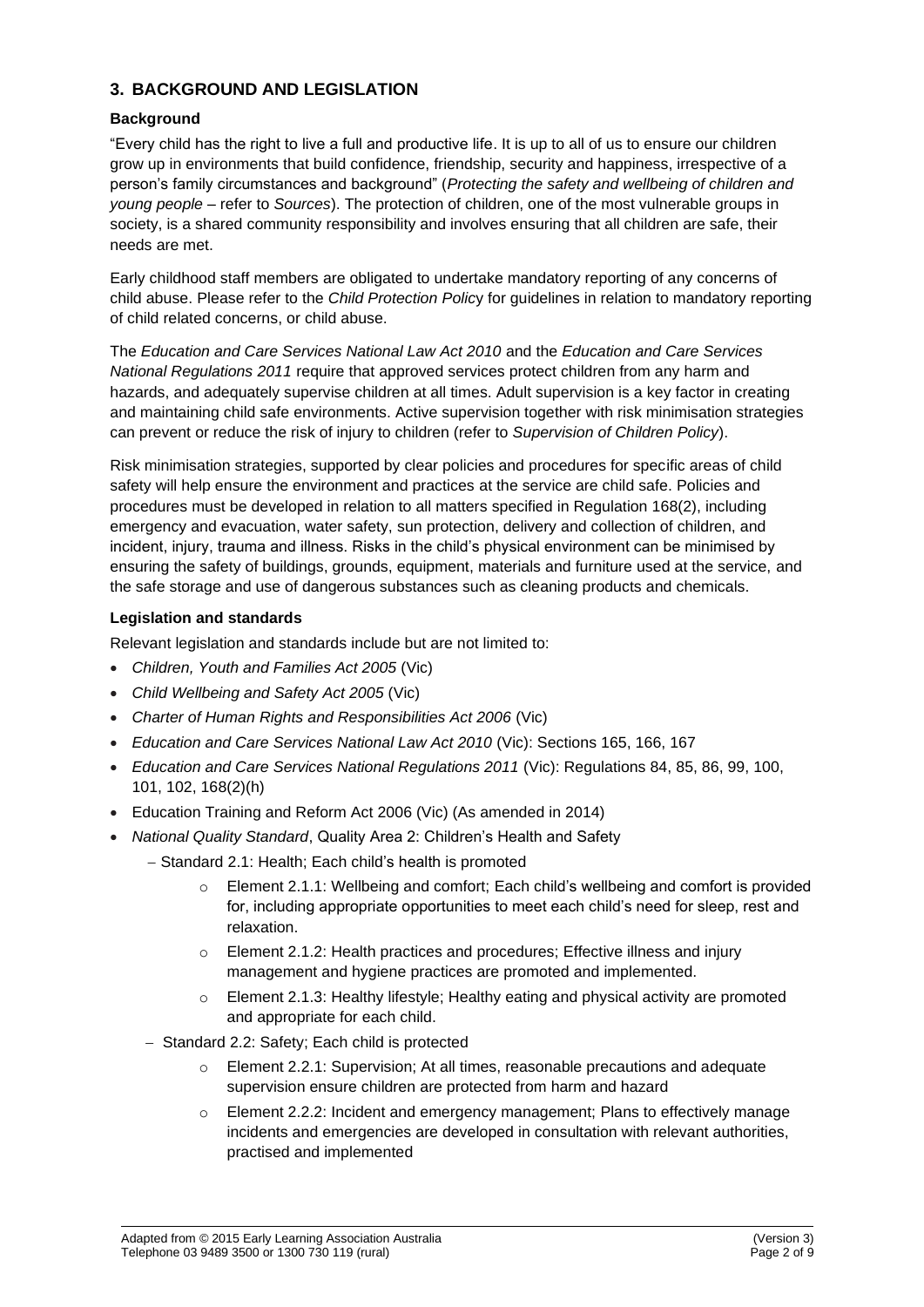- o Element 2.2.3: Child protection; Management, educators and staff are aware of their roles and responsibilities to identify and respond to every child at risk of abuse or neglect.
- *National Quality Standard*, Quality Area 3: Physical Environment
	- − Standard 3.1: Design; The design and location of the premises is appropriate for the operation of a service
		- o Element 3.1.1: Fit for purpose; Outdoor and indoor spaces, buildings, fixtures and fittings are suitable for their purpose, including supporting the access of every child
		- o Element 3.1.2: Upkeep; Premises, furniture and equipment are safe, clean and well maintained.
- *Occupational Health and Safety Act 2004* (Vic)
- *Working with Children Act 2005* (Vic)
- *Working with Children Regulations 2006* (Vic)
- *The Child Safe Standards*
- *Reportable Conduct Scheme*

The most current amendments to listed legislation can be found at:

- Victorian Legislation Victorian Law Today:<http://www.legislation.vic.gov.au/>
- Commonwealth Legislation ComLaw:<http://www.comlaw.gov.au/>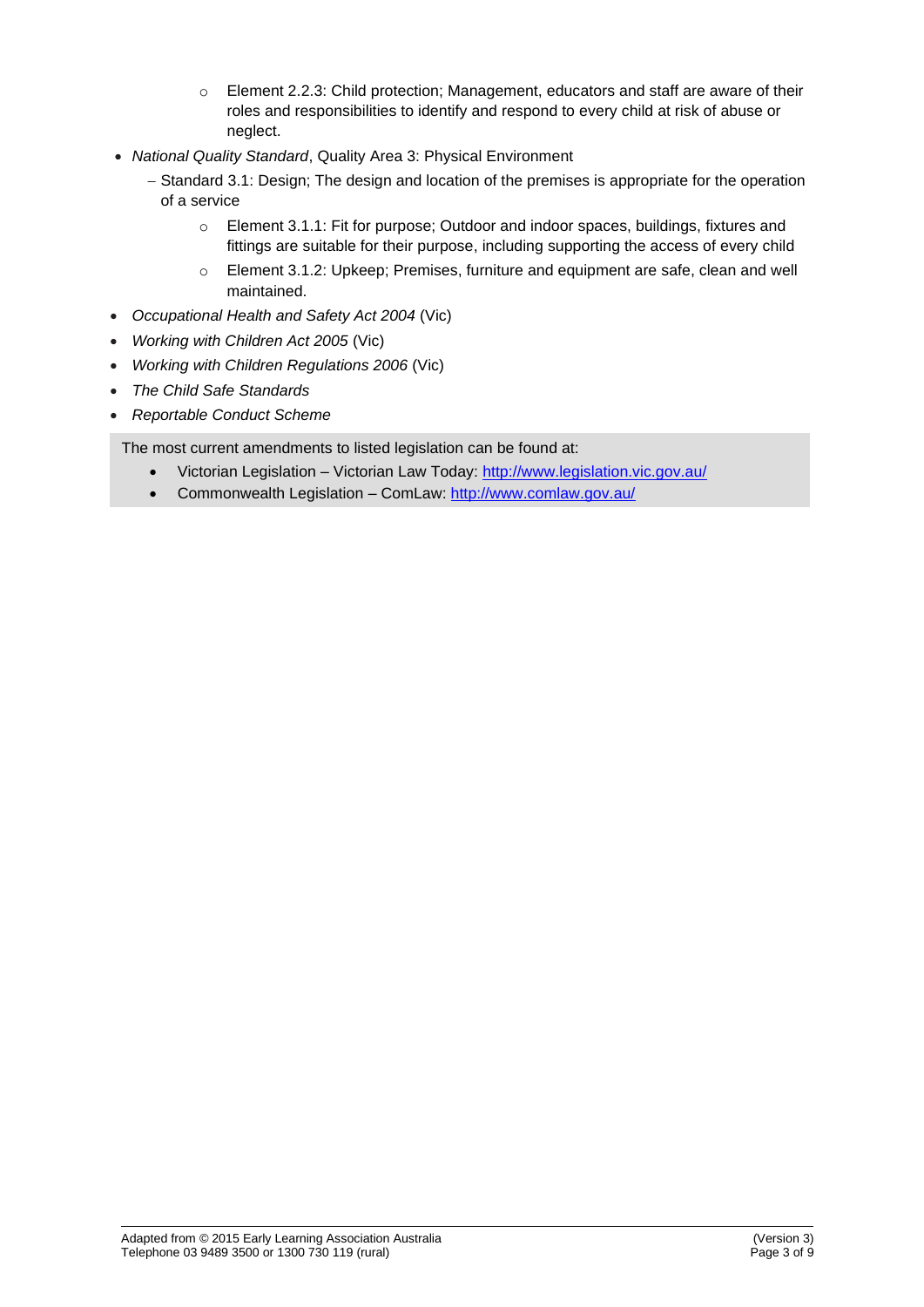## **4. DEFINITIONS**

The terms defined in this section relate specifically to this policy. For commonly used terms e.g. Approved Provider, Nominated Supervisor, Regulatory Authority etc. refer to the General Definitions section of the PolicyWorks manual provided in each foyer.

**Code of conduct:** A set of rules or practices that establish a standard of behaviour to be followed by individuals and organisations. A code of conduct defines how individuals should behave towards each other, and towards other organisations and individuals in the community (refer to *Code of Conduct Policy*).

**Duty of care:** A common law concept that refers to the responsibilities of organisations to provide people with an adequate level of protection against harm and all reasonable foreseeable risk of injury. In the context of this policy, duty of care refers to the responsibility of education and care services to provide children with an adequate level of care and protection against foreseeable harm and injury.

**Notifiable complaint:** A complaint that alleges a breach of the Act or Regulation, or alleges that the health, safety or wellbeing of a child at the service may have been compromised. Any complaint of this nature must be reported by the Approved Provider to the secretary of DET within 24 hours of the complaint being made (Section 174(2)(b), Regulation 176(2)(b)). If the Approved Provider is unsure whether the matter is a notifiable complaint, it is good practice to contact DET for confirmation. Written reports to DET must include:

- details of the event or incident
- the name of the person who initially made the complaint
- if appropriate, the name of the child concerned and the condition of the child, including a medical or incident report (where relevant)
- contact details of a nominated member of the Grievances Subcommittee/investigator
- any other relevant information.

Written notification of complaints must be submitted using the appropriate forms, which can be found on the ACECQA website: [www.acecqa.gov.au](http://www.acecqa.gov.au/)

- **Reportable conduct:** Under the Victorian Reportable Conduct Scheme the head of an organisation is responsible to have in place systems to prevent child abuse and to ensure allegations can be brought to the attention of appropriate persons for investigation and response. There are five types of 'reportable conduct' listed in the Child Wellbeing and Safety Act 2005:
- sexual offences (against, with or in the presence of, a child)
- sexual misconduct (against, with or in the presence of, a child)
- physical violence (against, with or in the presence of, a child)
- behaviour that causes significant emotional or psychological harm
- significant neglect.

The Approved Provider is responsible for:

notifying the Commission for Children and Young People (CCYP) within three business days of becoming aware of a reportable allegation.

- investigating an allegation subject to police clearance on criminal matters or matters involving family violence
- providing the Commission detailed information about the reportable allegation and any action you have taken within 30 calendar days
- notifying the Commission of the investigation findings and any disciplinary action the head of entity has taken (or the reasons no action was taken).

See<https://ccyp.vic.gov.au/> for more details.

**Serious incident:** A children's service is required to notify the regulatory authority, DET, within 24 hours of becoming aware of a serious incident (Section 174(2)(a) and Regulation 176(2)(a). A serious incident (regulation 12) is defined as any of the following: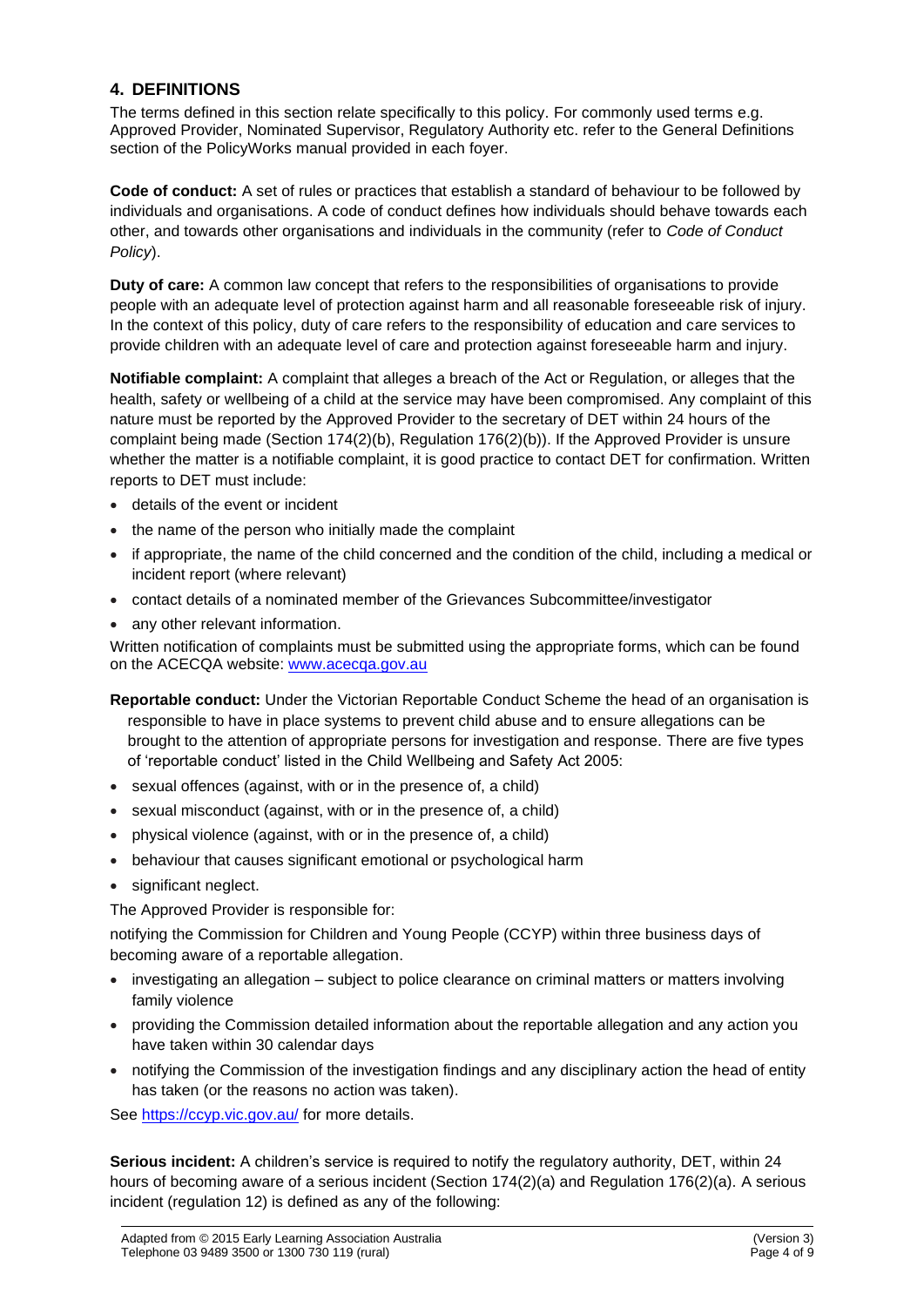- the death of a child while being educated and cared for by the service or following an incident while being educated and cared for by the service
- any incident involving a serious injury or trauma to a child while that child is being educated and cared for, which:
	- − a reasonable person would consider required urgent medical attention from a registered medical practitioner; or
	- − the child attended or ought reasonably to have attended a hospital e.g. broken limb\*
	- − any incident involving serious illness of a child while that child is being educated and cared for by a service for which the child attended, or ought reasonably to have attended, a hospital e.g. severe asthma attack, seizure or anaphylaxis\* NOTE: In some cases (for example rural and remote locations) a General Practitioner conducts

consultations from the hospital site. Only treatment related to serious injury, illness or trauma is required to be notified, not other health matters.

- any emergency for which emergency services attended NOTE: This means an incident, situation or event where there is an imminent or severe risk to the health, safety or wellbeing of a person at an education and care service. It does not mean an incident where emergency services attended as a precaution.
- a child appears to be missing or cannot be accounted for at the service
- a child appears to have been taken or removed from the service in a manner that contravenes the National Regulations
- a child is mistakenly locked in or locked out of the service premises or any part of the premises.

Notify the regulatory authority of serious incidents online through the NQA IT System: https://www.acecqa.gov.au/resources/national-quality-agenda-it-system.

Download the incident, injury, trauma and illness record template to record any supporting evidence or other (non-serious) incidents from: https://www.acecqa.gov.au/media/22726

## **SOURCES AND RELATED POLICIES**

#### **Sources**

- *Charter of Human Rights and Responsibilities Act 2006* (Vic)available at: <http://www.legislation.vic.gov.au/>
- Owens, Angela (2012) *Health Safety and Wellbeing.* Early Childhood Australia, National Quality Standard Professional Learning Program, e-Newsletter no. 29, 2012.
- The United Nations Convention on the Rights of the Child: [www.unicef.org/crc](http://www.unicef.org/crc)

#### **Service policies**

- *Acceptance and Refusal of Authorisations Policy*
- *Administration of First Aid Policy*
- *Administration of Medication Policy*
- *Anaphylaxis Policy*
- *Asthma Policy*
- *Child Protection Policy*
- *Code of Conduct Policy*
- *Complaints and Grievances Policy*
- *Dealing with Infectious Diseases Policy*
- *Dealing with Medical Conditions Policy*
- *Diabetes Policy*
- *Emergency and Evacuation Policy*
- *Enrolment and Orientation Policy*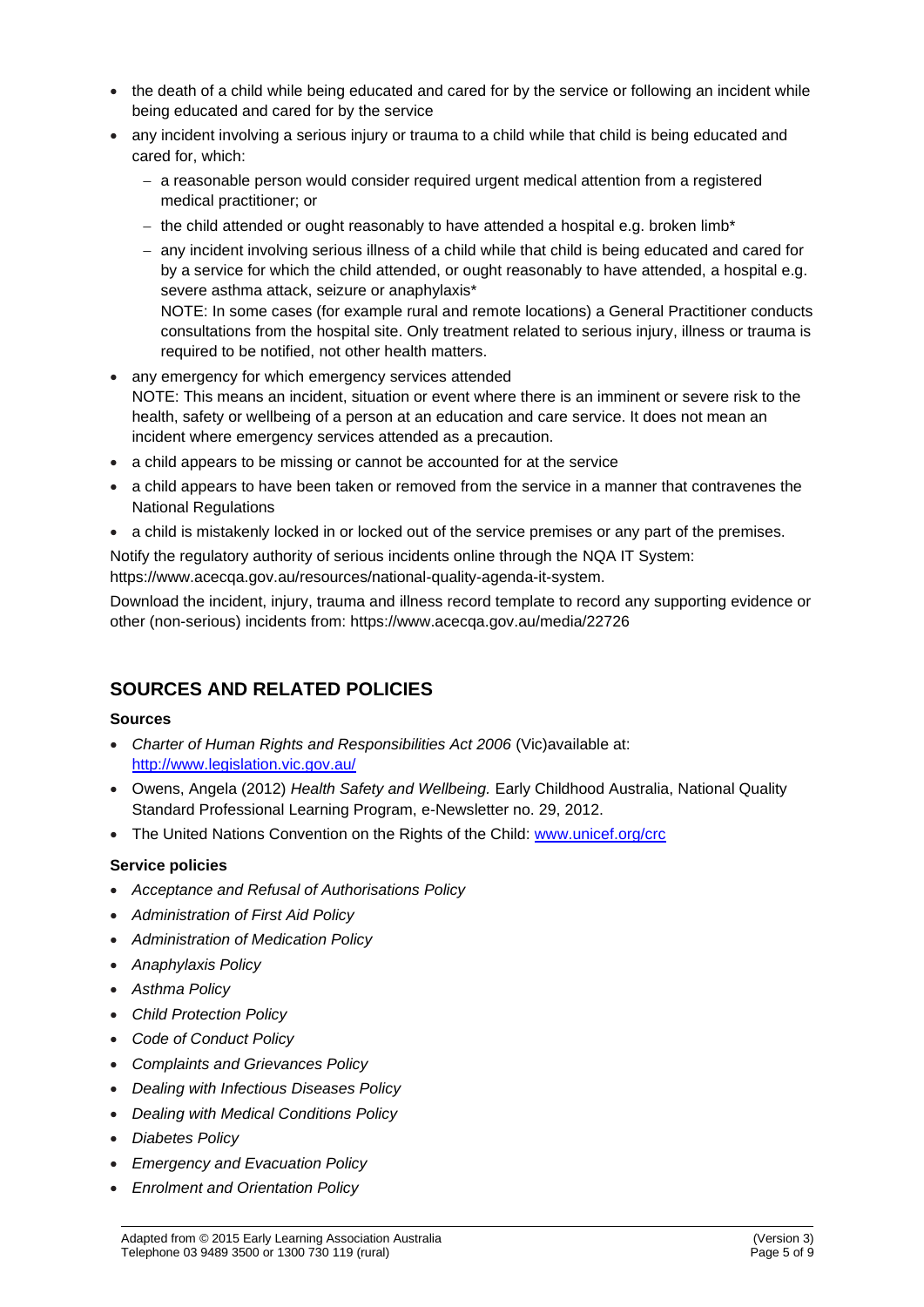- *Epilepsy Policy*
- *Excursions and Service Events Policy*
- *Hygiene Policy*
- *Incident, Injury, Trauma and Illness Policy*
- *Inclusion and Equity Policy*
- *Interactions with Children Policy*
- *Nutrition and Active Play Policy*
- *Occupational Health and Safety Policy*
- *Participation of Volunteers and Students Policy*
- *Privacy and Confidentiality Policy*
- *Road Safety and Safe Transport Policy*
- *Staffing Policy*
- *Sun Protection Policy*
- *Supervision of Children Policy*
- *Water Safety Policy.*

## **PROCEDURES**

#### **The Approved Provider is responsible for:**

- ensuring children are adequately supervised and that educator-to-child ratios are maintained at all times (refer to *Supervision of Children Policy* and *Interactions with Children Policy*)
- ensuring that the Nominated Supervisor and staff members at the service who work with children are advised of current child protection legislation, its application, and any obligations that they may have under that law (Regulation 84)
- ensuring parents/guardians have completed the enrolment form including details of authorised nominees, and permission forms for excursions and administration of medication (refer to *Acceptance and Refusal of Authorisations Policy, Delivery and Collection of Children Policy*, *Excursions and Service Events Policy*, *Administration of Medication Policy* and *Dealing with Medical Conditions Policy*)
- ensuring the physical environment at the service is safe, secure and free from hazards for children
- conducting risk assessments for excursions and considering children's safety when leaving the service premises
- ensuring all equipment and materials used at the service meet relevant safety standards (refer to *Service policies* section of this policy)
- ensuring the service is up to date with current legislation on child restraints in vehicles if transporting children (refer to *Occupational Health and Safety Policy, Road Safety and Safe Transport Policy*)
- implementing and practising emergency and evacuation procedures (refer to *Emergency and Evacuation Policy*)
- notifying the Victorian Department of Education and Training (DET) if the service premises is in a state of disrepair or is damaged due to a natural disaster (such as fire or flood) and is a risk to children
- ensuring there are appropriate procedures in place for the safe delivery and collection of children (refer to *Delivery and Collection of Children Policy*)
- ensuring that educators and staff comply with the service's *Road Safety and Safe Transport Policy* and encouraging parents/guardians to do so
- ensuring that the Nominated Supervisor, educators and all staff at the service who work with children are aware that it is an offence to subject a child to any form of corporal punishment, or any discipline that is unreasonable or excessive in the circumstances
- notifying DET within 24 hours of a serious incident (refer to *Definitions*) occurring at the service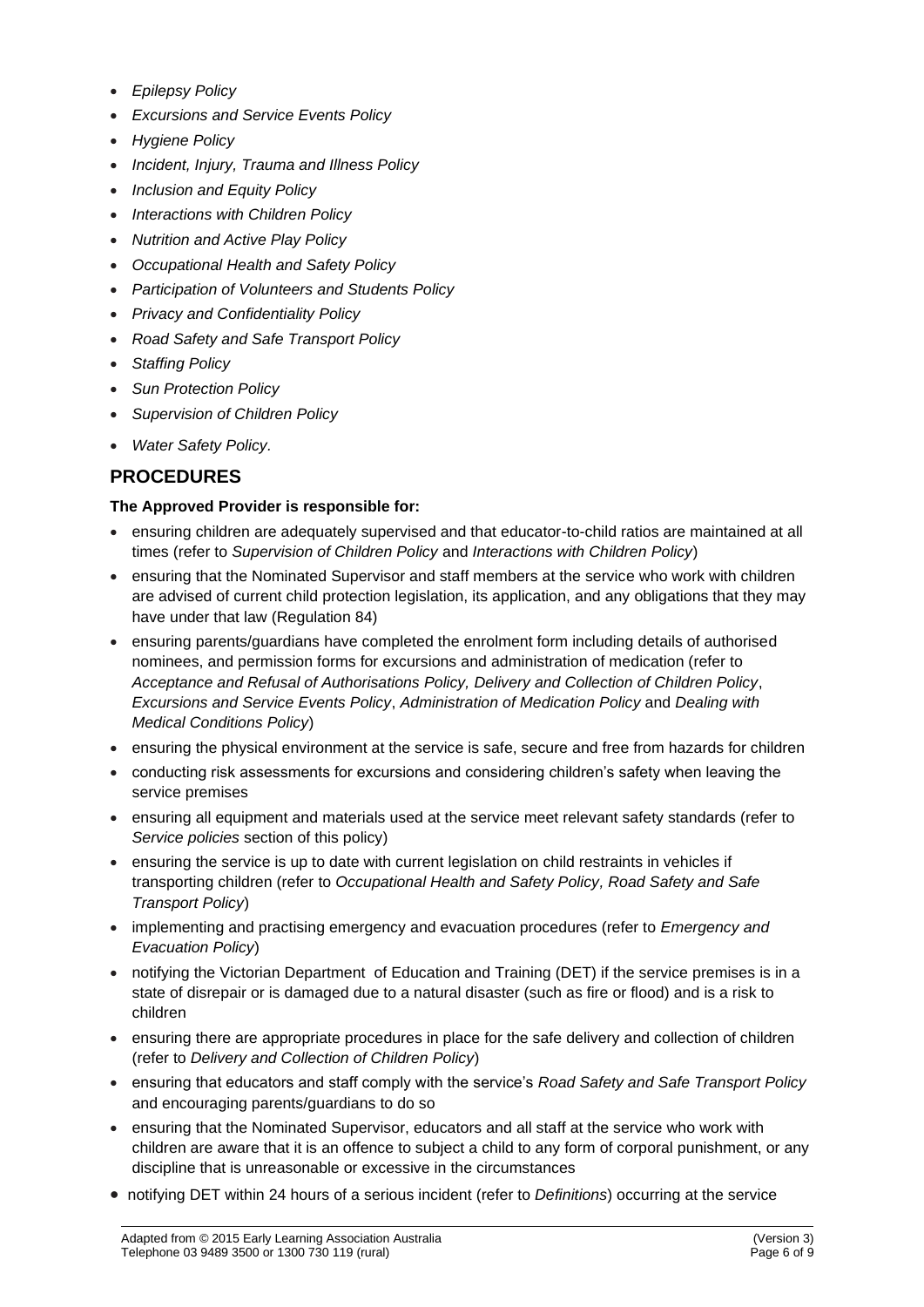- notifying ACECQA in writing, within 24 hours of becoming aware of a notifiable complaint (refer to *Definitions*) or allegation regarding the health, safety and/or welfare of a child at Thornbury Kindergarten Inc
- notifying the Commission for Children and Young People (CCYP) within three business days of becoming aware of a reportable allegation
- investigating an allegation subject to police clearance on criminal matters or matters involving family violence
- providing the CCYP detailed information about the reportable allegation and any action you have taken within 30 calendar days
- notifying the CCYP of the investigation findings and any disciplinary action the head of entity has taken (or the reasons no action was taken)
- implementing and reviewing this policy in consultation with the Nominated Supervisor, educators, staff, contractors and parents/guardians
- identifying and providing appropriate resources and training to assist educators, staff, contractors, visitors, volunteers and students to implement this policy (refer to *Sources*)
- protecting the rights of children and families, and encouraging their participation in decision-making
- ensuring the Nominated Supervisor, educators, staff, contractors, volunteers and students are kept informed of any relevant changes in legislation and practices in relation to this policy.

#### **The Nominated Supervisor is responsible for:**

- ensuring that all educators and staff who work with children are aware of this policy, and are supported to implement it in the service
- protecting the rights of children and families, and encouraging their participation in decision-making at the service
- ensuring that all children are adequately supervised at all times (refer to *Supervision of Children Policy* and *Interactions with Children Policy*)
- ensuring they are aware of current child protection legislation, its application and any obligations that they have under the law
- ensuring learning environments are established that provide sufficient space, and include carefully chosen and well-maintained resources and equipment that will help enhance the quality of children's learning and experiences
- organising/facilitating regular safety audits of the following:
	- − emergency equipment
	- − playgrounds and fixed equipment in outdoor environments
	- − cleaning services
	- − horticultural maintenance
	- − pest control
- ensuring that all cupboards/rooms are labelled accordingly, including those that contain chemicals and first aid kits, and that child-proof locks are installed on doors and cupboards where contents may be harmful
- ensuring that all contractors/visitors sign in to the visitor's log book
- ensuring the physical environment at the service is safe, secure and free from hazards for children
- conducting risk assessments for excursions and considering children's safety when leaving the service premises
- ensuring all equipment and materials used at the service meet relevant safety standards (refer to the *Service policies* section of this policy)
- ensuring the service is up to date with current legislation on child restraints in vehicles if transporting children (refer to *Occupational Health and Safety Policy* and *Road Safety and Safe Transport Policy*)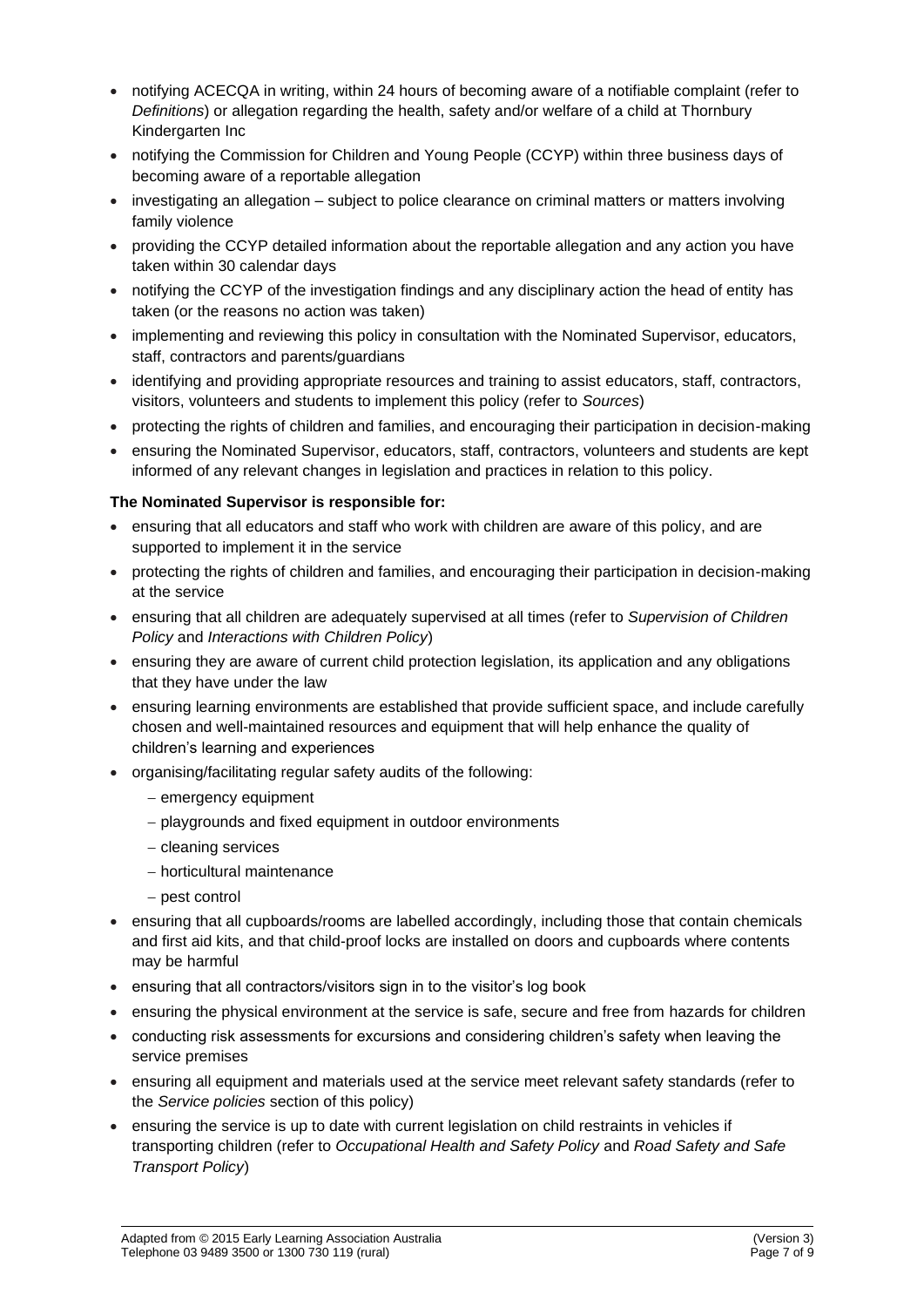- implementing and practising emergency and evacuation procedures (refer to *Emergency and Evacuation Policy*)
- ensuring that educators, staff, parents/guardians follow procedures for the safe delivery and collection of children (refer to *Acceptance and Refusal of Authorisations Policy, Delivery and Collection of Children Policy*)
- ensuring that educators and staff comply with the service's *Road Safety and Safe Transport Policy*  and encouraging parents/guardians to do so ensuring that all educators and staff at the service who work with children are aware that it is an offence to subject a child to any form of corporal punishment, or any discipline that is unreasonable or excessive in the circumstances
- implementing and reviewing this policy in consultation with the Nominated Supervisor, educators, staff, contractors and parents/guardians
- identifying and providing appropriate resources and training to assist educators, staff, contractors, visitors, volunteers and students to implement this policy (refer to *Sources*)
- informing the Approved Provider of any serious incident (refer to *Definitions*) at the service
- keeping up to date and complying with any relevant changes in legislation and practices in relation to this policy.

#### **Certified Supervisors and other educators/staff are responsible for:**

- actively supervising children at all times (refer to *Supervision of Children Policy* and *Interactions with Children Policy*)
- undertaking appropriate training and education on child protection, including recognising the signs and symptoms of child abuse, knowing how to respond, and understanding responsibilities and processes for reporting and managing concerns/incidents (refer to *Child Protection Policy*)
- maintaining learning environments that provide sufficient space, and include carefully chosen and well-maintained resources and equipment to ensure a safe environment
- maintaining a regular cleaning schedule for all equipment to avoid cross-infection (refer to *Hygiene Policy*)
- maintaining a clean environment daily, and removing tripping/slipping hazards as soon as these become apparent (refer to *Occupational Health and Safety Policy*)
- conducting a daily check of the building, ensuring all children are signed out of the service, doors and windows are closed and locked, and appliances are switched off etc. A written record of the daily check should be kept, signed by an educator and filed for future reference
- educating and empowering children to talk about events and situations that make them feel uncomfortable
- ensuring the physical environment at the service is safe, secure and free from hazards for children
- conducting risk assessments for excursions and considering children's safety when leaving the service premises (refer to *Excursions and Service Events Policy*)
- ensuring all equipment and materials used at the service meet relevant safety standards
- complying with the service's *Road Safety and Safe Transport Policy*
- implementing and practising emergency and evacuation procedures (refer to *Emergency and Evacuation Policy*)
- following procedures for the safe delivery and collection of children (refer to *Delivery and Collection of Children Policy*)
- ensuring that children at the service are not subjected to any form of corporal punishment, or any discipline that is unreasonable or excessive in the circumstances
- notifying the Nominated Supervisor or the Approved Provider immediately on becoming aware of any concerns, complaints or allegations regarding the health, safety and welfare of a child at Thornbury Kindergarten Inc
- informing the Approved Provider of any serious incident (refer to *Definitions*) at the service
- implementing and reviewing this policy in consultation with the Approved Provider, Nominated Supervisor, contractors and parents/guardians